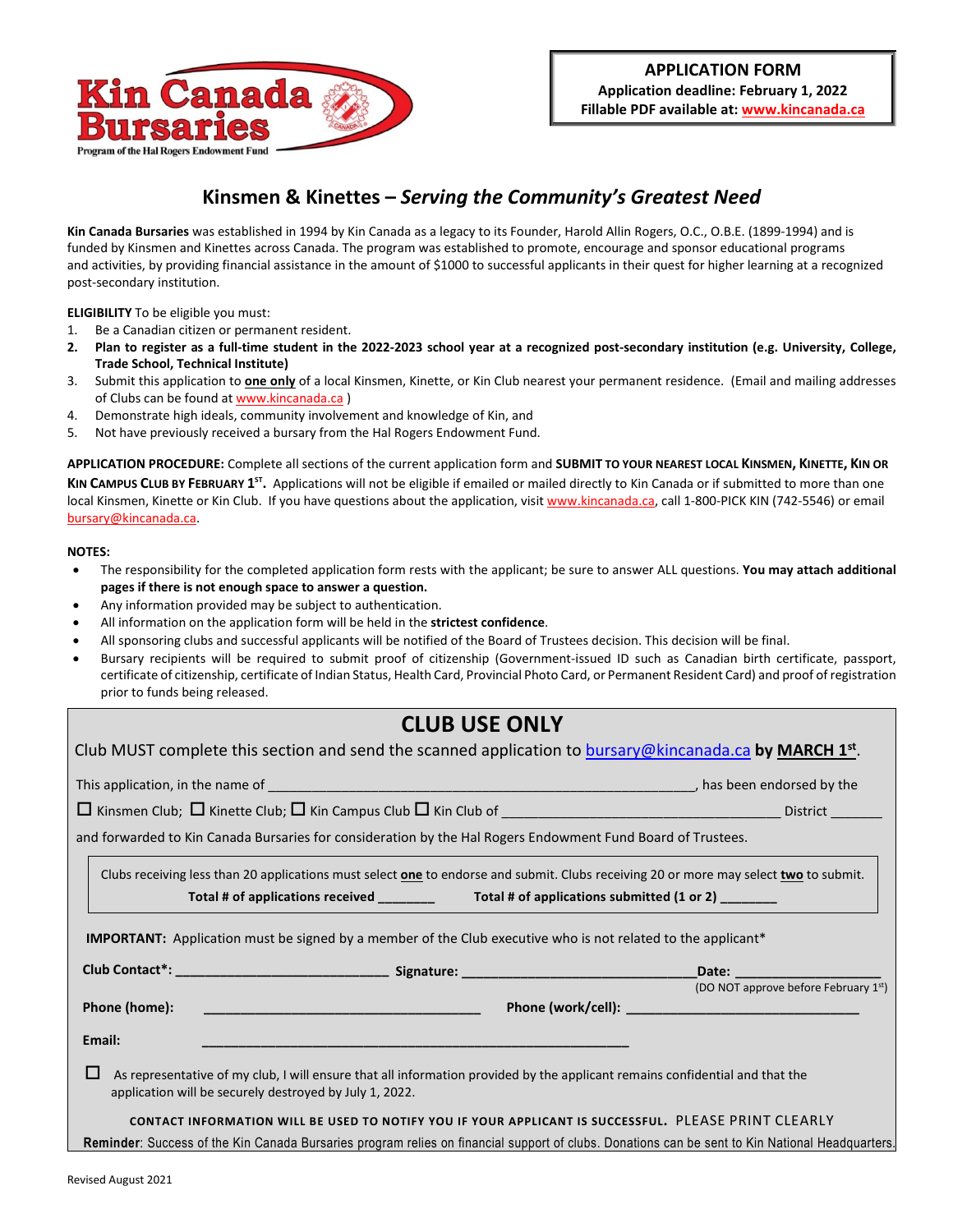| <b>PERSONAL INFORMATION</b>                                                                                                                                                                                                                                                                                                                                                                                                                              |           |                                                          |                                    |                                                                            |                              |                                    |                                         |
|----------------------------------------------------------------------------------------------------------------------------------------------------------------------------------------------------------------------------------------------------------------------------------------------------------------------------------------------------------------------------------------------------------------------------------------------------------|-----------|----------------------------------------------------------|------------------------------------|----------------------------------------------------------------------------|------------------------------|------------------------------------|-----------------------------------------|
| Last Name                                                                                                                                                                                                                                                                                                                                                                                                                                                |           |                                                          | First Name and Middle Initial      |                                                                            |                              |                                    |                                         |
|                                                                                                                                                                                                                                                                                                                                                                                                                                                          |           |                                                          |                                    |                                                                            |                              |                                    |                                         |
| <b>Permanent Address</b>                                                                                                                                                                                                                                                                                                                                                                                                                                 |           |                                                          | City or Town                       |                                                                            |                              | Province                           | Postal Code                             |
| <b>Phone Number</b>                                                                                                                                                                                                                                                                                                                                                                                                                                      |           |                                                          | <b>Applicant E-mail Address</b>    |                                                                            |                              | Parent/Guardian Email Address      |                                         |
| Date of birth (mm/dd/yyyy)                                                                                                                                                                                                                                                                                                                                                                                                                               |           |                                                          | Preferred Language:                |                                                                            |                              |                                    |                                         |
|                                                                                                                                                                                                                                                                                                                                                                                                                                                          |           |                                                          | English $\square$ French $\square$ |                                                                            |                              |                                    |                                         |
| <b>Eligibility Requirements</b>                                                                                                                                                                                                                                                                                                                                                                                                                          |           |                                                          |                                    |                                                                            |                              |                                    |                                         |
| □<br>Canadian Citizen<br>I plan to register as a full-time student in the 2022-2023 school year at a recognized post-secondary institution.<br>□<br>I have only submitted this application to <b>one</b> local Kinsmen, Kinette, or Kin Club nearest my permanent residence<br>ப<br>I demonstrate high ideals, community involvement and knowledge of Kin, and<br>ப<br>I have not have previously received a bursary from the Hal Rogers Endowment Fund. | <b>OR</b> | $\Box$ Permanent Resident                                |                                    |                                                                            |                              |                                    |                                         |
| PROPOSED PROGRAM OF STUDY                                                                                                                                                                                                                                                                                                                                                                                                                                |           |                                                          |                                    |                                                                            |                              |                                    |                                         |
| Name of Institution                                                                                                                                                                                                                                                                                                                                                                                                                                      |           |                                                          | Location (City, Province)          |                                                                            |                              | Yes                                | Previous HREF Bursary Recipient<br>No   |
| <b>Expected Starting Date</b><br>(mm/yyyy)                                                                                                                                                                                                                                                                                                                                                                                                               | (mm/yyyy) | <b>Expected Graduation Date</b>                          |                                    | Which year of study will you be<br>Entering in Sept 2022? (1st, 2nd, etc.) |                              |                                    | Certificate / Diploma / Degree Expected |
| Program/Area of Study                                                                                                                                                                                                                                                                                                                                                                                                                                    |           |                                                          |                                    |                                                                            | Full-time $\square$          | Part-time $\square$                |                                         |
|                                                                                                                                                                                                                                                                                                                                                                                                                                                          |           |                                                          |                                    |                                                                            |                              |                                    |                                         |
| <b>EDUCATIONAL HISTORY</b>                                                                                                                                                                                                                                                                                                                                                                                                                               |           |                                                          |                                    |                                                                            |                              |                                    |                                         |
| Most recent school or institution                                                                                                                                                                                                                                                                                                                                                                                                                        |           | Grade / Program                                          |                                    | <b>Finish Date</b>                                                         |                              |                                    | Certificate/Diploma/Degree Completed    |
| FINANCIAL INFORMATION - All fields MUST BE COMPLETED or the application will NOT be considered                                                                                                                                                                                                                                                                                                                                                           |           |                                                          |                                    |                                                                            |                              |                                    | (max. 38 points)                        |
| 1. Applicant/Student Net Income* for 2020:                                                                                                                                                                                                                                                                                                                                                                                                               |           |                                                          |                                    | Applicant/Student Net Worth (including RESPs)**:                           |                              |                                    |                                         |
| 2. Please list your estimated expenses for the <b>upcoming</b> academic year (12 months):                                                                                                                                                                                                                                                                                                                                                                |           |                                                          |                                    |                                                                            |                              |                                    |                                         |
| Tuition/Incidental Fees:<br>1.                                                                                                                                                                                                                                                                                                                                                                                                                           |           |                                                          | Books/Supplies:                    |                                                                            | <b>Total Line 1:</b>         |                                    | <b>TOTAL:</b>                           |
| Housing/Accommodation:<br>2.                                                                                                                                                                                                                                                                                                                                                                                                                             |           |                                                          | Transportation:                    |                                                                            | <b>Total Line 2:</b>         |                                    |                                         |
| 3. Have you been out of high school 4 or more years? $\Box$ Y $\Box$ N Have you been in the work force FULL TIME for 2 consecutive years? $\Box$ Y $\Box$ N<br>If you answered Yes to either question in #3 above, skip questions #4 and #5 and go to question #6.<br>4. Parents Combined Net Income* for 2020 : $\Box$ up to \$49,999                                                                                                                   |           | $\Box$ \$90,000 - \$109,999                              |                                    | $\Box$ \$50,000 - \$69,999<br>$\Box$ \$110,000 and up                      | $\Box$ \$70,000 - \$89,999   | $\Box$ I choose not to disclose*** |                                         |
| Parents Combined Current Net Worth**:                                                                                                                                                                                                                                                                                                                                                                                                                    |           | $\square$ \$0 - \$99,000<br>$\Box$ \$400,000 - \$499,000 |                                    | $\Box$ \$100,000 - \$199,000<br>□ \$500,000 or more                        | $\Box$ \$200,000 - \$299,000 | □ I choose not to disclose***      | $\Box$ \$300,000 - \$399,000            |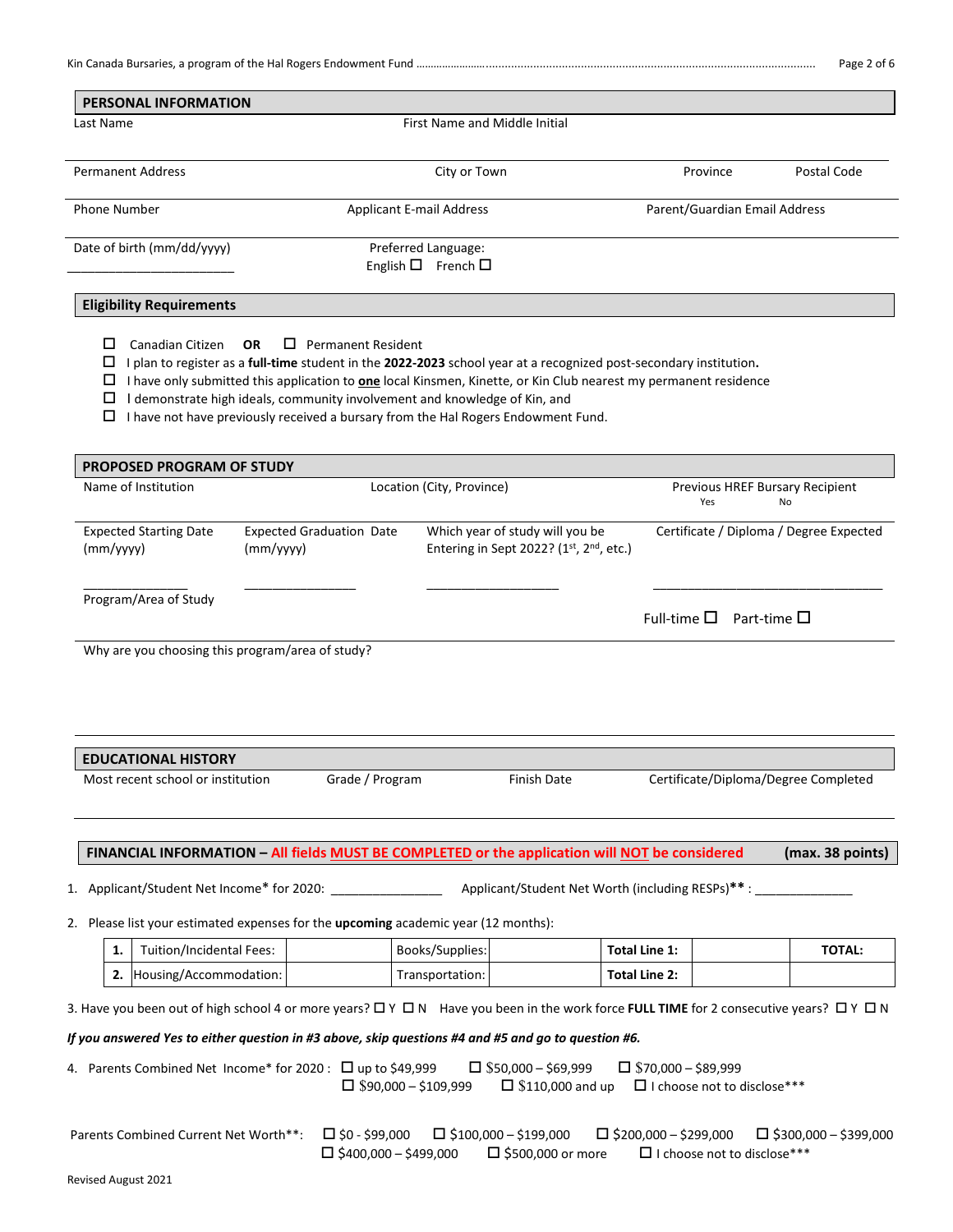| Page 3 of 6                                                                                                                                                                                                                                                                                                                                                                      |
|----------------------------------------------------------------------------------------------------------------------------------------------------------------------------------------------------------------------------------------------------------------------------------------------------------------------------------------------------------------------------------|
| 5. # of Parents: ______ # of Dependents living at home (including you): _____ # of children in post-secondary school in 2022/2023: _____                                                                                                                                                                                                                                         |
| 6. Do you have children? $\Box$ Yes $\Box$ No If yes, how many? _____                                                                                                                                                                                                                                                                                                            |
| 7. Are you married (or living common-law)? □ Yes □ No                                                                                                                                                                                                                                                                                                                            |
| If you answered No to question #7, skip question #8.                                                                                                                                                                                                                                                                                                                             |
| 8. Spouse's Net Income* for 2020: □ up to \$49,999<br>$\Box$ \$50,000 - \$69,999<br>$\Box$ \$70,000 - \$89,999<br>□ I choose not to disclose***<br>$\Box$ \$90,000 - \$109,999<br>$\square$ \$110,000 and up                                                                                                                                                                     |
| Spouse's Current Net Worth**: □ \$0 - \$99,000<br>$\Box$ \$100,000 - \$199,000<br>$\Box$ \$200,000 - 299,000<br>$\Box$ \$300,000 - \$399,000<br>$\square$ \$400,000 -\$499,000<br>$\Box$ \$500,000 or more<br>$\Box$ I choose not to disclose***                                                                                                                                 |
| Notes:<br>*Net Income as reported to Revenue Canada (Line 15000)<br>**Net Worth = total value of assets (cash, houses, vehicles, investments, RESP, etc.) LESS total value of liabilities (mortgage,<br>loans, etc.). This must be a numerical value.<br>*** Applicants that select "I choose not to disclose" will be awarded 0 points for the question                         |
|                                                                                                                                                                                                                                                                                                                                                                                  |
| 9. ADDITIONAL FINANCIAL CONSIDERATIONS - Are there financial challenges you face of which the selection committee should<br>be aware (i.e. medical condition/extenuating family circumstances requiring additional finances, changes to income, single parent, living<br>accommodations, transportation etc.)? You may attach additional pages if necessary.<br>(max. 15 points) |
|                                                                                                                                                                                                                                                                                                                                                                                  |
|                                                                                                                                                                                                                                                                                                                                                                                  |
|                                                                                                                                                                                                                                                                                                                                                                                  |
|                                                                                                                                                                                                                                                                                                                                                                                  |
|                                                                                                                                                                                                                                                                                                                                                                                  |
|                                                                                                                                                                                                                                                                                                                                                                                  |
|                                                                                                                                                                                                                                                                                                                                                                                  |
|                                                                                                                                                                                                                                                                                                                                                                                  |
|                                                                                                                                                                                                                                                                                                                                                                                  |
|                                                                                                                                                                                                                                                                                                                                                                                  |
|                                                                                                                                                                                                                                                                                                                                                                                  |
|                                                                                                                                                                                                                                                                                                                                                                                  |
| NON-FINANCIAL CONSIDERATIONS - Comment on non-financial challenges, if any, you have had to overcome or face in your pursuit of<br>academic, extracurricular or community service goals. You may attach additional pages if necessary.                                                                                                                                           |
|                                                                                                                                                                                                                                                                                                                                                                                  |
|                                                                                                                                                                                                                                                                                                                                                                                  |
|                                                                                                                                                                                                                                                                                                                                                                                  |
|                                                                                                                                                                                                                                                                                                                                                                                  |
|                                                                                                                                                                                                                                                                                                                                                                                  |
|                                                                                                                                                                                                                                                                                                                                                                                  |
|                                                                                                                                                                                                                                                                                                                                                                                  |
|                                                                                                                                                                                                                                                                                                                                                                                  |
|                                                                                                                                                                                                                                                                                                                                                                                  |
|                                                                                                                                                                                                                                                                                                                                                                                  |
|                                                                                                                                                                                                                                                                                                                                                                                  |
|                                                                                                                                                                                                                                                                                                                                                                                  |
|                                                                                                                                                                                                                                                                                                                                                                                  |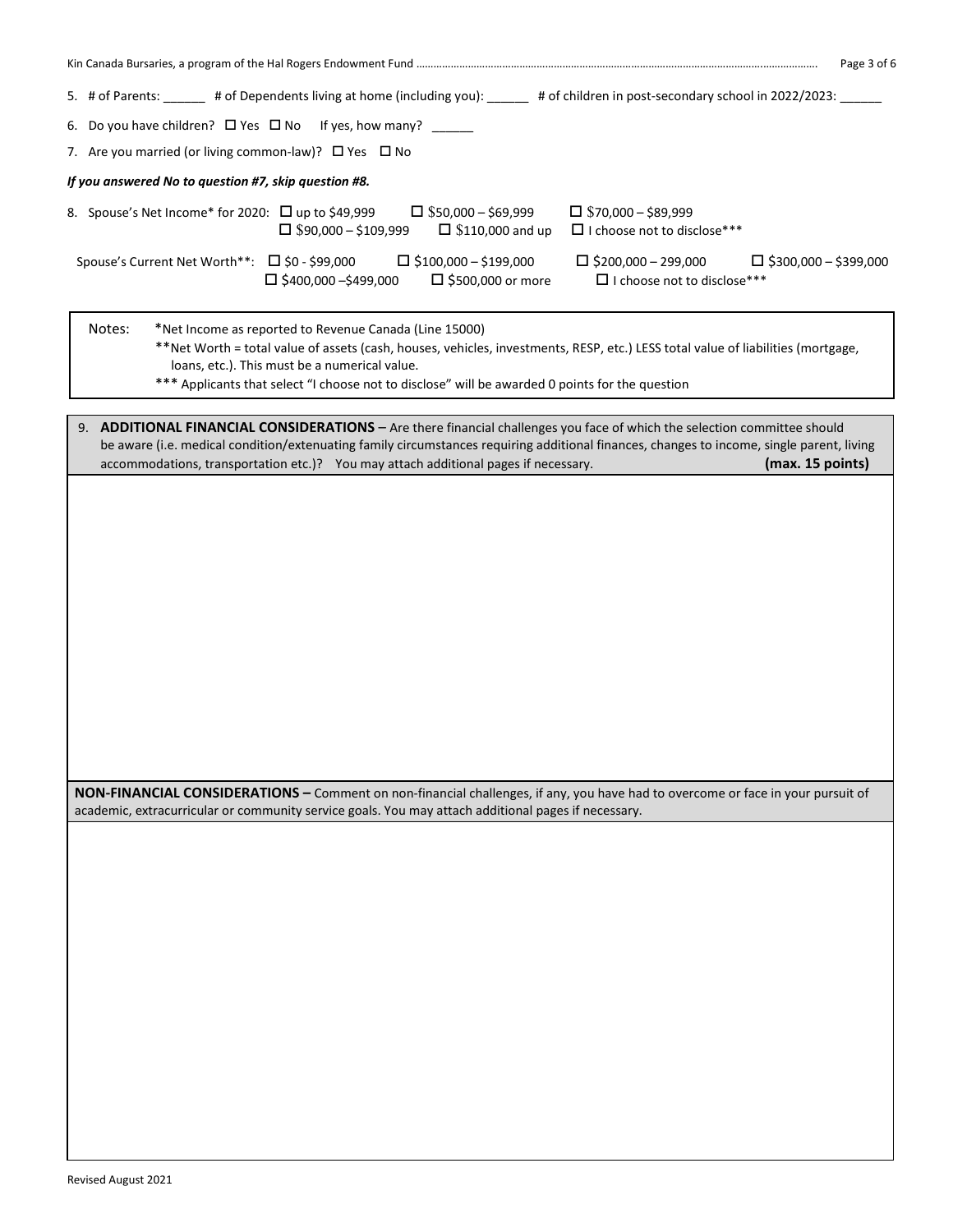|             |                                                                                | 10. List school/community/organization activities that you have been involved in for the past three (3) years (teams, clubs,<br>positions of responsibility, volunteer work, etc.) Please be specific. | (max. 17 points)                 |
|-------------|--------------------------------------------------------------------------------|--------------------------------------------------------------------------------------------------------------------------------------------------------------------------------------------------------|----------------------------------|
| <b>YEAR</b> | <b>ACTIVITY TYPE/</b><br><b>ORGANIZATION NAME</b><br>(school, volunteer, etc.) | EXTRA-CURRICULAR, COMMUNITY SERVICE AND VOLUNTEER ACTIVITIES                                                                                                                                           | Total # of<br>hours              |
|             |                                                                                |                                                                                                                                                                                                        |                                  |
|             |                                                                                |                                                                                                                                                                                                        |                                  |
|             |                                                                                |                                                                                                                                                                                                        |                                  |
|             |                                                                                |                                                                                                                                                                                                        |                                  |
|             |                                                                                |                                                                                                                                                                                                        |                                  |
|             |                                                                                |                                                                                                                                                                                                        |                                  |
|             |                                                                                |                                                                                                                                                                                                        |                                  |
|             |                                                                                |                                                                                                                                                                                                        |                                  |
|             |                                                                                |                                                                                                                                                                                                        |                                  |
|             |                                                                                |                                                                                                                                                                                                        |                                  |
|             |                                                                                |                                                                                                                                                                                                        |                                  |
|             |                                                                                |                                                                                                                                                                                                        |                                  |
|             |                                                                                |                                                                                                                                                                                                        |                                  |
|             |                                                                                |                                                                                                                                                                                                        |                                  |
|             |                                                                                |                                                                                                                                                                                                        |                                  |
|             |                                                                                |                                                                                                                                                                                                        |                                  |
|             |                                                                                |                                                                                                                                                                                                        |                                  |
| <b>YEAR</b> | <b>POSITION</b>                                                                | WORK EXPERIENCE - PLACE OF EMPLOYMENT / JOB DESCRIPTION                                                                                                                                                | Part-time or<br><b>Full time</b> |
|             |                                                                                |                                                                                                                                                                                                        |                                  |
|             |                                                                                |                                                                                                                                                                                                        |                                  |
|             |                                                                                |                                                                                                                                                                                                        |                                  |
|             |                                                                                |                                                                                                                                                                                                        |                                  |
|             |                                                                                |                                                                                                                                                                                                        |                                  |

**KIN KNOWLEDGE (max. 20 points)**

11. Before you answer this question, please research and document below what you learned from your research. You may attach additional pages if necessary.

**Who is Kin Canada and how has Kin Canada impacted the country and the citizens of Canada?**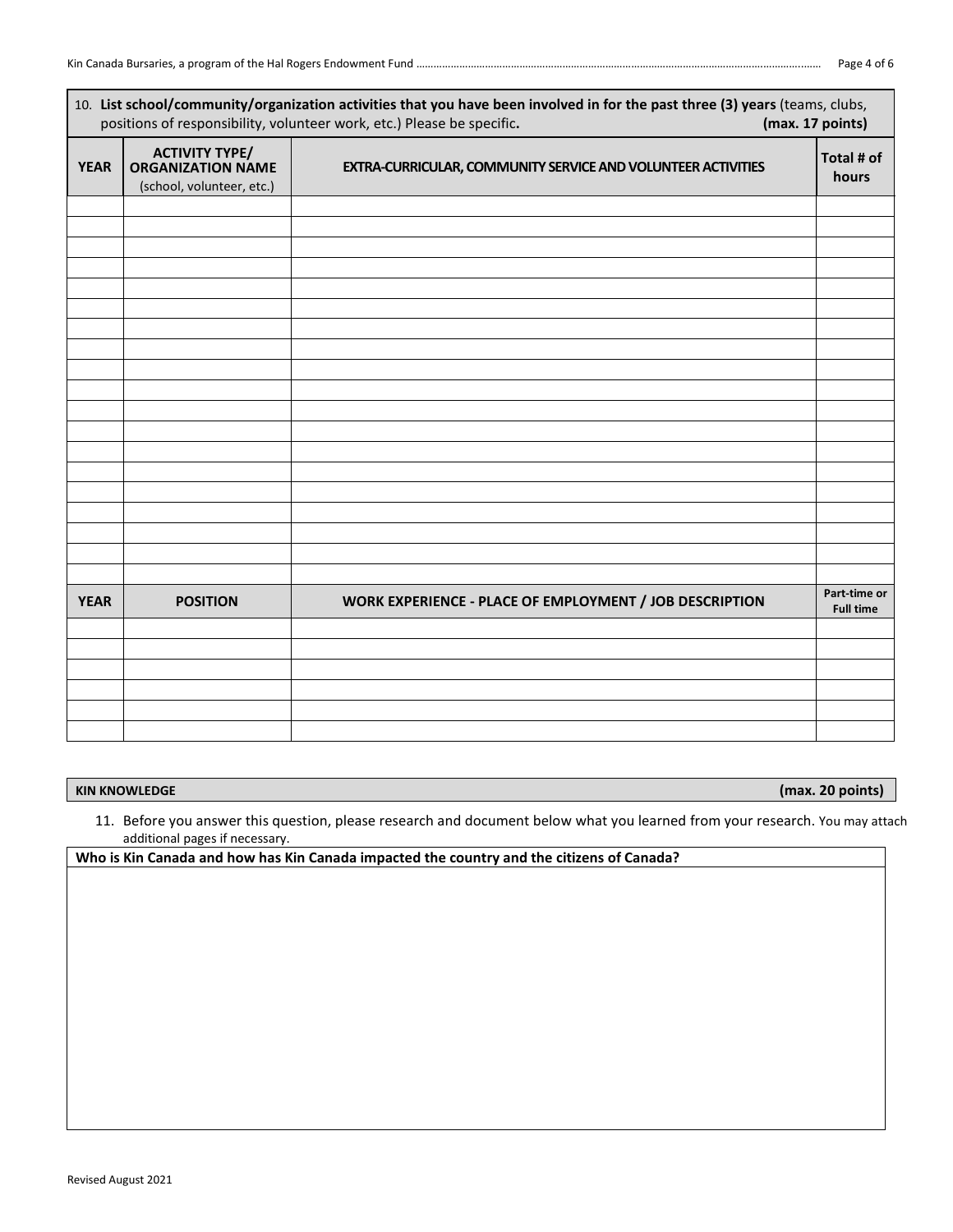**Who is your closest Kin Canada Club and how has the local Club impacted their community?**

12. Describe your **experience** with Kinsmen / Kinette / Kin or Kin Campus Clubs

13. Are you a Kin Member?  $\Box$  Yes  $\Box$  No List any relationships with Kinsmen and/or Kinettes (past or present).

**14.** Additional Points may be added based on Overall Impression of Application. Please use this space to share how this bursary would impact your education and add any additional information related to this application that you feel is important for consideration by the committee. **(max. 10 points)**